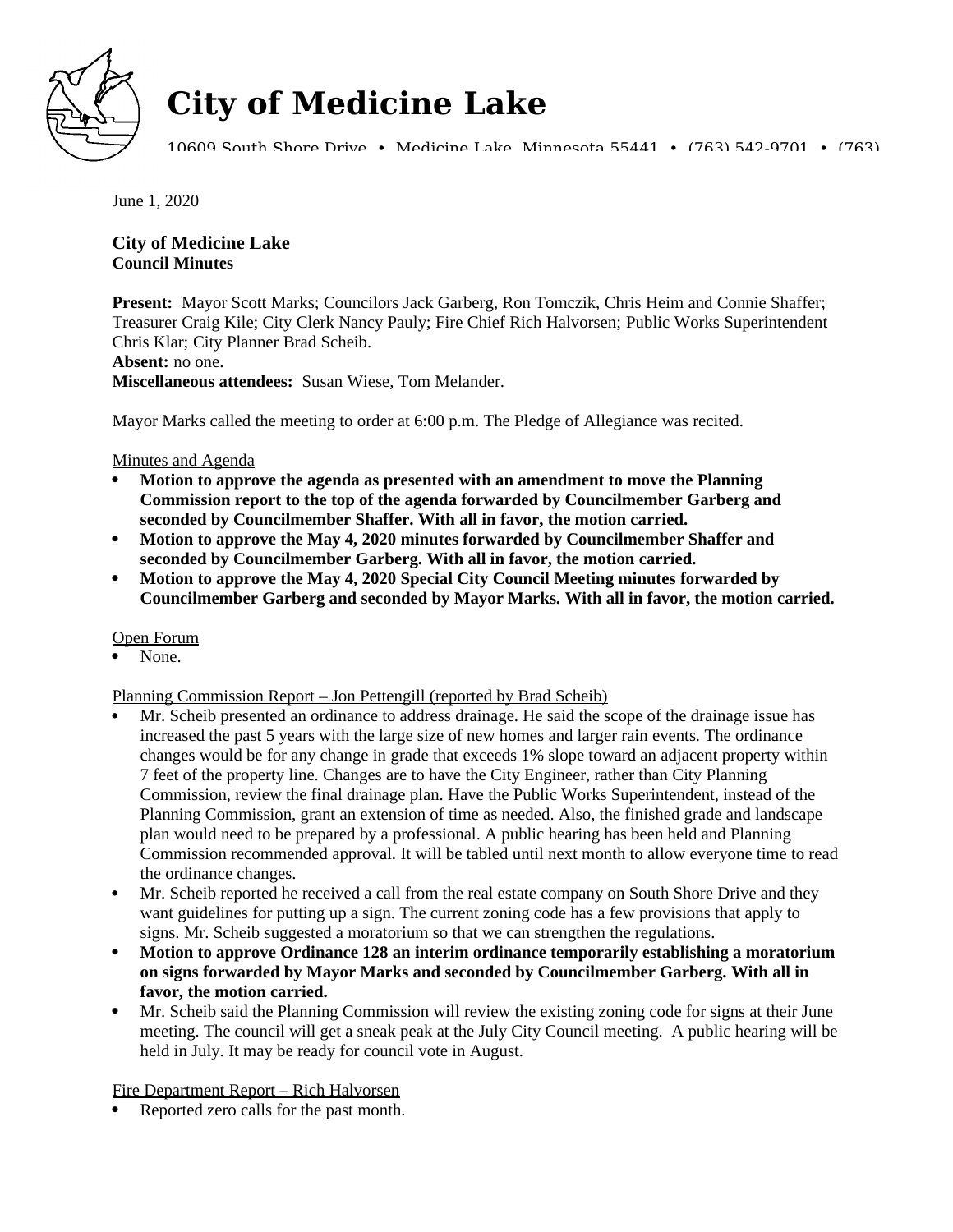- Continuing to monitor COVID-19 and civil unrest.
- Reported The Hutton House is planning to open soon per government guidance.
- Reported the fire department is training in person.
- Reported planning to fill the assistant fire chief position with a promotion.

Public Works Superintendent Report – Chris Klar

 Reported the basswood tree at the city entrance is in bad shape. Part of the tree is hollow. A crack is forming at a height of 15-20 feet. Both Plymouth and a professional tree expert have looked at the tree to explore ways to save it. There is no way to save the tree. It's a safety issue and if it falls it will take down power and also restrict ability of fire and ambulance access to the city. It will be cut down.

Treasurer's Report – Craig Kile

- Receipts in reporting period: \$10,037
- Receipts year to date: \$143,119
- Disbursements in reporting period: \$19,837
- Disbursements year to date: \$134,233
- **Motion to approve the summary spending, receipts and cash balances through May 31, 2020 forwarded by Councilmember Garberg and seconded by Councilmember Heim. With all in favor, the motion carried.**

Emergency Management Report – Tom Melander

- Reported the county has created a second incident for the civil unrest. They have opened a new funding mechanism in case we have expenses. This Wednesday there will be no siren test of the public warning system. Hennepin County continued to patrol the city over the weekend.
- The COVID-19 doubling rate in Hennepin County is 19 days, which is better than it was.

#### **Officer Reports:**

#### Councilmember Garberg

- Reported city hall heat has been turned off and the air conditioner turn on. It's controlled by the thermostat in the city office.
- Reported plumbing maintenance was performed in city hall.
- Reported we need to find someone to manage city hall maintenance. Mayor Marks will ask for volunteers.

Councilmember Tomczik

Reported nothing to report.

#### Councilmember Heim

Reported the internet is working at City Hall. The phone is supposed to be working this week.

#### Councilmember Shaffer

 Reported the rental property license and inspection notices have been sent. Because of COVID-19 Plymouth is not currently doing rental inspections. We may need to extend the September inspection deadline.

#### Mayor Marks

- Reported there were some calls regarding curfew issues. After determining that Plymouth did not have a curfew we decided to not have a curfew.
- Reported he reached out to the Sheriff's office to make sure that we will still receive coverage. He was told there would be no coverage issues and they would respond to 911 calls.